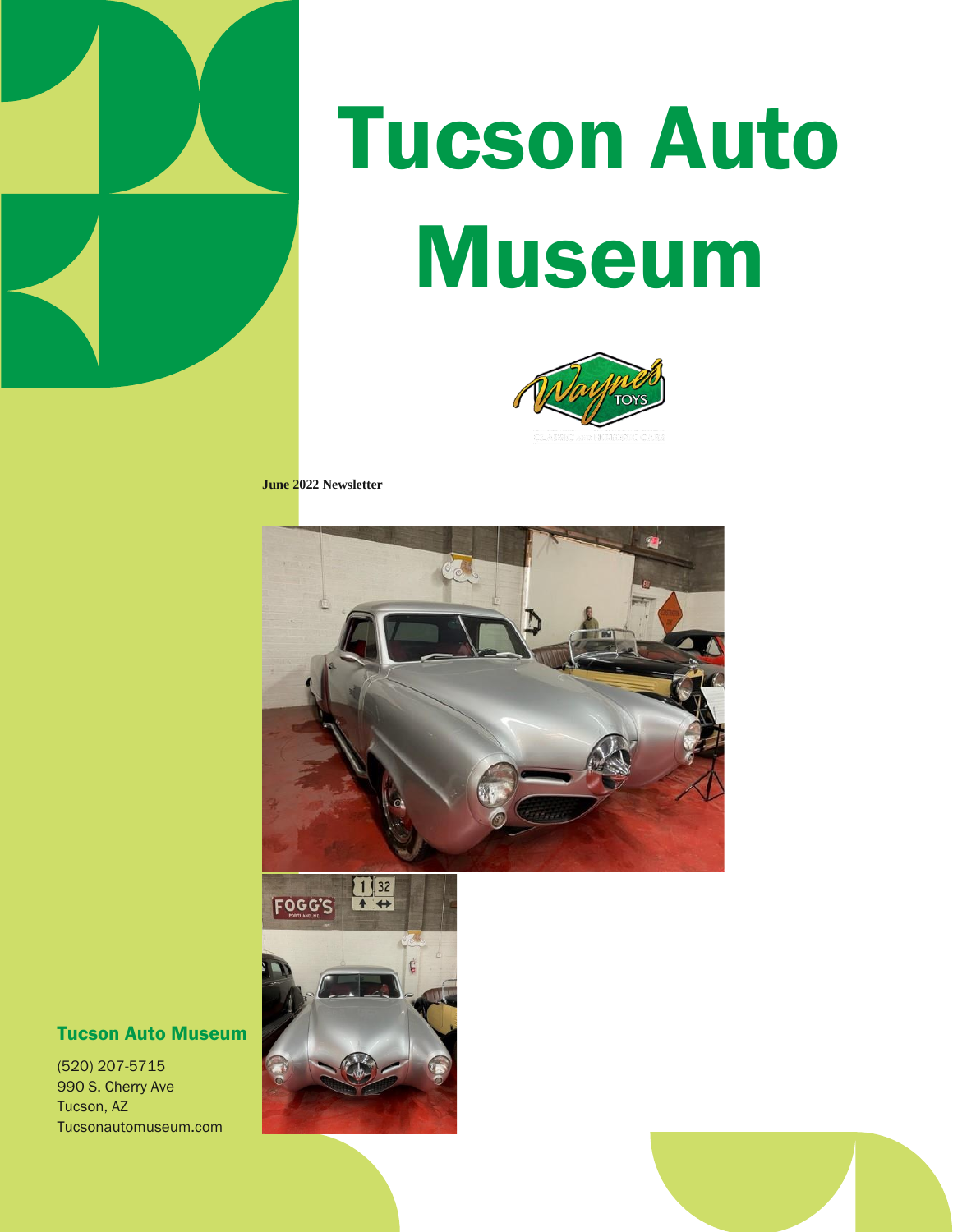## Focus Car of the Month

## 1949 Studebaker Champion Business Coupe

When was the last time you have seen one? This particular car has a custom paint job, a Chevrolet 350 V8/700R4 automatic combination, gorgeous, custom red leather interior and is beautiful inside and out!

Not a single detail was overlooked in this build! This was Studebaker's answer for the traveling businessman! This '49 Champion is a VERY rarely seen "business coupe" that is sure to be a hit with everyone at the next car show or cruise night. Only 365 Champion Business Coupes were produced and it's unknown how many still exist today – especially in this phenomenal of condition! With its custom, brilliant silver paint and red leather interior, the color combination is incredibly striking. The paint on the car is in very good condition with minimal imperfections. There is subtle, dark silver pinstriping on the front center of the hood and trunk lid which looks excellent and gives the Studebaker just a touch of hot rod styling.

#### Upcoming Events

Little Anthony's Diner Car Show Jun 4 & Jun 25

Tucson Classics Car Show October 15, 2022

We had the pleasure of hosting the Tucson Studebaker Club for their monthly outing!